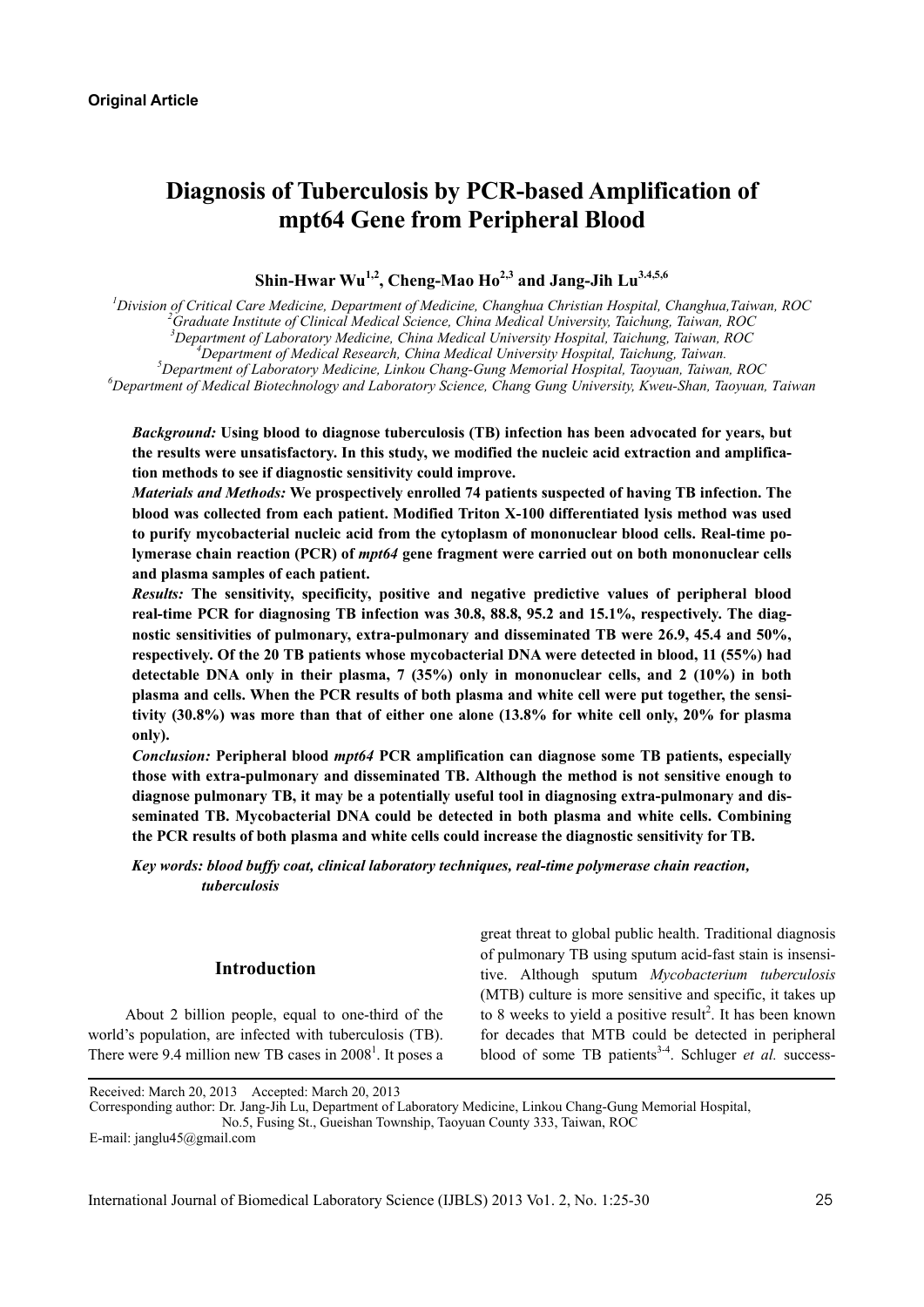fully detected the presence of IS*6110* DNA sequence of MTB in the buffy coat layer of TB patients' peripheral blood by polymerase chain reaction (PCR) amplification<sup>5</sup>. With the advantage of more rapid turnaround time, it was once regarded as a promising diagnostic tool. However, subsequent studies revealed it's not sensitive either, except for AIDS patients $6-7$ . Most of these studies were performed by isolation of mononuclear cells by Ficoll-Hypaque technique, followed by destruction of all the nuclear and plasma membranes by detergents such as Tween 20, Nonidet P-40 or sodium dodecyl sulfate. Nucleic acids extracted by these methods contained not only mycobacterial, but also host DNA. DNA amount was estimated to be around 150-300 μg/mL whole blood. The amount was far from ideal for a PCR reaction. Such large amount of mainly human DNA made PCR primers hard to efficiently detect their specific mycobacterial targets. In this study, we collected 74 blood samples from clinically suspected TB patients and modified previous method by using Triton X-100 to destroy plasma membrane and left nuclear membrane intact. *Mycobacterium tuberculosis* MPT64 protein is an MTB-specific antigen<sup>8</sup> secreted during bacterial growth<sup>9</sup>. It has been proved useful in identification of MTB<sup>10</sup>. The *mpt64* was targeted for PCR amplification in this study. We also applied real-time PCR methods to both plasma and mononuclear cells to observe their differential abilities in detecting TB infections.

# **Material and Methods**

# **Patients and specimens for acid-fast stains and culture**

From July to Nov 2009, we prospectively enrolled 74 non-AIDS patients suspected of TB infection in China Medical University Hospital. The study was approved by the Institutional Review Board of China Medical University Hospital. Informed consents were obtained from all participants. The diagnosis of TB infection was made when positive bacteriologic culture confirmed it (49 patients met this criteria) or when the attending clinicians suspected it and embarked anti-TB therapies (16 such clinically diagnosed TB patients). Sputa were collected for acid-fast stain and mycobacterial culture from all participants except for one missed acid-fast stain. Most of the participants have received anti-TB therapies for less than one week when enrolled.

# **DNA extraction from peripheral blood**

Ten ml of whole blood from each patient was collected in tubes containing ethylenediaminetetraacetic acid (EDTA). Subsequent processing was performed within 30 minutes after blood collection. All tubes were centrifuged at 3000 *g* for 10 minutes to separate plasma and buffy coat. We transferred 100 μl of plasma to a new microcentrifuge tube containing 5 μl of proteinase K (20 mg/ml, Roche) and 500 μl of digestion buffer (100 mM Tris pH 7.5, 10 mM EDTA, 50mM  $NaCl<sub>2</sub>$ , 0.1 % linear polyacrylamide (LPA), 2% SDS) and incubated it at 55ºC for at least 30 minutes. Two ml of buffy coat was carefully layered over a solution of Ficoll-Hypaque (specific gravity, 1.077, GE) and centrifuged at 400 *g* for 40 minutes at room temperature. The mononuclear cells were washed with phosphate buffered saline (PBS) and then centrifuged with 100 *g* for 10 minutes. After discarding the supernatant, cells were re-suspended in 500 μl of Triton X-100 solution (0.32 M sucrose, 5mM MgCl<sub>2</sub>, 1% Triton X-100, 10mM Tris HCl, pH 7.8) and incubated at room temperature for 10 minutes. Then, the mixture was centrifuged at 1,200 g for 1 minute. About 500 ul supernatant was transferred to a new microcentrifuge tube containing 5 μl of proteinase K  $(20 \text{ mg/m})$ , Roche) and 100 μl of 10% SDS solution. It was incubated at 55ºC for 30 minutes.

Then, the digestion mixture from plasma or mononuclear cells was mixed with 200 μl of 8M NaH4OAc and 200 μl of chloroform. After vigorously vortex for 20 sec, it was centrifuged at maximum speed (larger than 12,000 g) for 5 minutes. An aliquot of 700 μl of supernatant was transferred to a new microcentrifuge tube. Two μl of  $1\%$  (w/v) linear polyacrylamide (LPA) and 550 μl of 100% isopropanol were added to the tube. The tube was inverted for 20 to 30 times. After centrifuging at maximum speed for 10 minutes, the supernatant was discarded. The pellet of DNA and LPA carrier was washed once with 70 % ethanol, followed by air-dry and re-suspension in a final volume of 25-50 μl of TE buffer (10 mM Tris, 0.1 mM EDTA, pH7.6). The extracted DNA was stored at -20ºC until PCR amplification.

## **PCR procedures**

Nucleic acid amplification was performed as previously described<sup>11</sup>. The first PCR was to detect a 239 bp region of MTB complex-specific *mpt64* gene sequence.<sup>26</sup>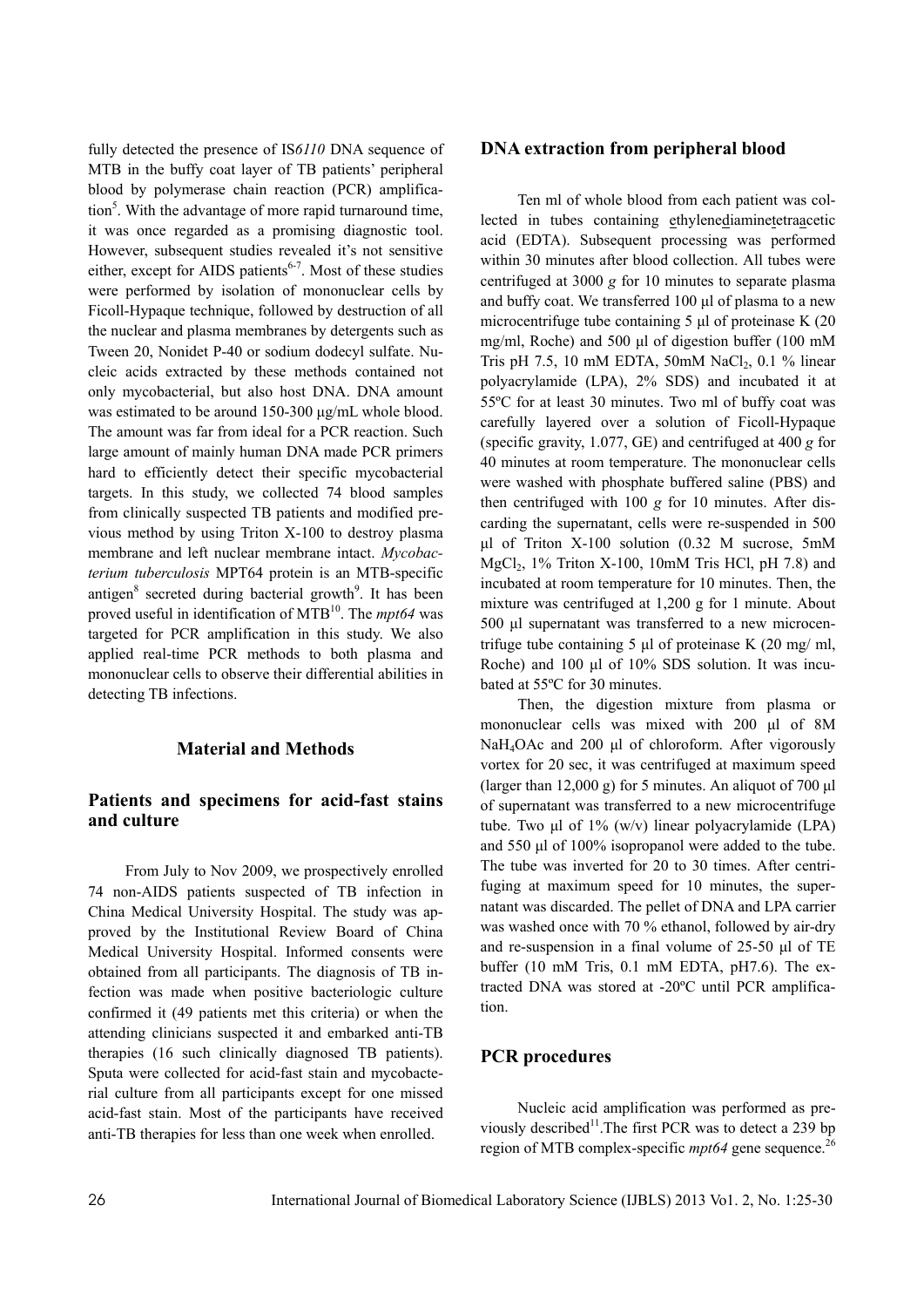The first PCR reactions were preformed in a volume of 20 μl, containing 1 U of *Taq* polymerase (Finnzymes, Finland), 200 μM (each) deoxynucleoside triphosphates (Viogene, Taiwan), and 250 nM (each) primer in reaction buffer (1.5 mM  $MgCl<sub>2</sub>$  and 50 mM KCl in 10 mM Tris-HCl, pH 8.3). Five μl of the extracted DNA was added to a 15-μl aliquot of PCR master mixture solution. The sequence of the outer forward primer (F-1) was 5'- ATCCGCTGCCAGTCGTCTTCC -3' and outer reverse primer (R-1) was 5'-CTCGCGAGTCTAGGCCAGCAT-3'. After initial denaturation at 95ºC for 3 minutes, the reaction was perform with 35 cycles of denaturation at 95ºC for 30 seconds, annealing at 60ºC for 30 seconds, and extension at 72ºC for 1 minute. An additional final extension was performed at 72ºC for 10 minutes. The nested real time PCR was to detect a 77-bp internal region of the first PCR product. The PCR reaction solution used was DyNAmo<sup>™</sup> Flash Probe qPCR kit (Finnzymes, Finland) containing 500 nM (each) forward primer (TqMn-F) 5'-GTGAACTGAGCAAGCAGACCG-3', reverse primer (TqMn-R) 5'-GTTCTGATAATTCACCGGGTCC-3' and 250 nM TaqMan probe (TqMn-W-FAM) 5'-FAM-TATCGATAGCGCCGAATGCCGG-BHQ-3. After initial denaturation at 95ºC for 10 minutes, the reaction mixture ran through 40 cycles of denaturation at 95ºC for 10 seconds, annealing and extension at 60ºC for 1 minute. Either mononuclear cell or plasma with detectable mycobacterial DNA was considered as a positive result.

#### **Results**

#### **Patient description**

Among the 74 enrolled patients, 65 of them were diagnosed to be TB infections and the other 9 were excluded. Of the 65 TB patients, 52 were pulmonary TB, 11 were extra-pulmonary TB and 2 were disseminated (mixed intra- and extra-pulmonary) TB. Of the 65 TB patients, 49 sputum cultures were positive for TB bacilli. 10 sputa yield non-tuberculous mycobacterium growth (Four of them were excluded from TB later, but the other 6 patients were still diagnosed to be clinical TB patients and treated accordingly). The sensitivity and specificity of acid-fast stain was 43.8 and 55.6%, respectively (only 73 samples were examined by acid-fast stain).

# **Diagnostic Accuracies of Real-Time PCR**

The results of *mpt64* PCR on 74 blood specimens of patients with or without TB were shown in the Table 1. The sensitivity, specificity, positive and negative predictive values of peripheral blood real-time PCR for diagnosing TB infection was 30.8, 88.8, 95.2 and 15.1%, respectively. Table 2 demonstrates PCR detection results of different forms of TB infections. The diagnostic sensitivities of extra-pulmonary and disseminated TB were 45.4 and 50%, which were higher than that of the pure pulmonary TB (26.9%). Of the 20 TB patients whose mycobacterial DNA were detected in blood, 11 (55%) had detectable DNA only in their plasma, 7 (35%) only in mononuclear cells, and 2 (10%) in both plasma and cells. The information provided by plasma and cellular DNA were partially complementary to each other. When they were put together, the sensitivity (30.8%) was more than that of either one alone (13.8% for white cell only, 20% for plasma only). The effects of anti-TB medications on diagnostic sensitivities were presented in Table 3. Those who did not previously receive any anti-TB medication while PCR was undertaken had the highest diagnostic sensitivities (75%). After anti-TB medications, the sensitivities dropped to between 17 to 35%. There was no evident treatment duration-dependent difference. If only bacteriological proved TB cases was considered infection, the sensitivity and specificity were 32% and 75%, respectively.

## **Correlations between plasma and mononuclear cells in PCR results**

By Fisher's exact test, the *p* value was less than 0.001. So both results were closely associated.

#### **Discussion**

After the first introduction of blood PCR for TB diagnosis in  $1994^{12}$ , there have been several reports about its clinical applications. The highest sensitivity was reported to be 95% among human immunodeficiency virus (HIV) infected patient by Condos *et al*13. As for non-HIV infected patients, the sensitivities was usually below 50% and ran a gamut from 22% to  $87\frac{14-15}{6}$ . Despite the refurbished methodologies we applied, our sensitivity was only 30.8%, similar to earlier reports. Such a low sensitivity may partly be related to the fact that most of patients have already received therapies when their bloods were drawn. Although previous data suggested the detectable MTB DNA segment will per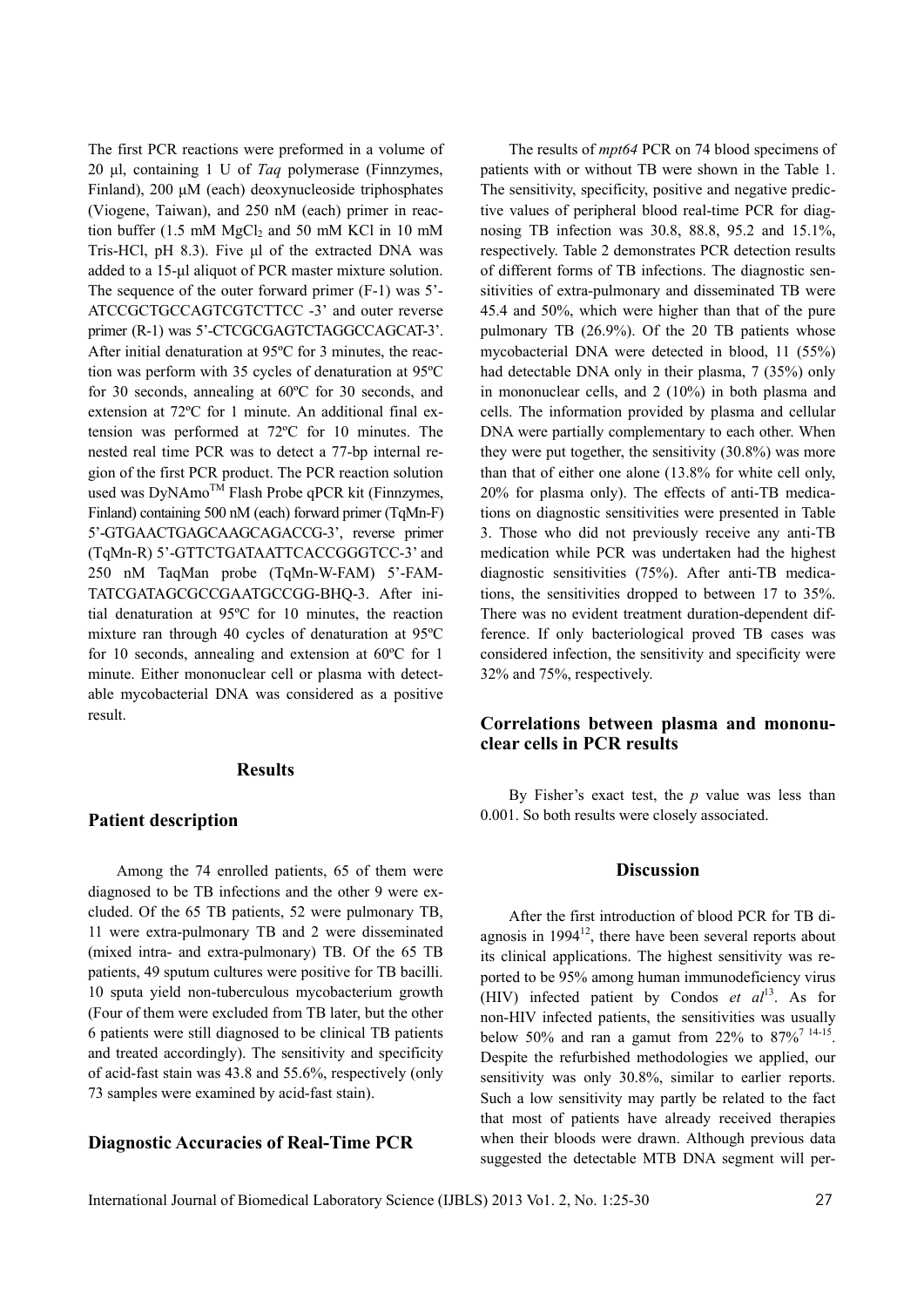sisted for up to 4 months after initiating anti-TB therapy<sup>13</sup>, we found the sensitivity was significantly higher among the 4 patients not given therapy when their blood were drawn (3 of them were positive by blood PCR detection).

In spite of the low overall sensitivities, this method has been reported to be especially sensitive for extra-pulmonary and disseminated TB infections. The reported sensitivities ranged from 33 to  $63\%$ <sup>7 15-16</sup>. In our study, the sensitivities of diagnosing extra-pulmonary and disseminated TB were 45.4 and 50%, respectively. Since the surge of AIDS, the portion of extra-pulmonary and disseminated TB increased significantly<sup>17</sup>. Extra-pulmonary TB is hard to diagnose. Its symptoms and signs are non-specific. Bacteriologic or histologic confirmation often requires invasive procedures, which are not always accessible in some part of the world<sup>18</sup>. Because of such diagnostic difficulties, extra-pulmonary TB is among major causes of delayed or mis-diagnosis of tuberculosis $19$ . Although serological antibody detection tests are commercially available, their diagnostic accuracies for extra-pulmonary TB are unreliable and cannot be routinely used in clinical practice<sup>20</sup>. The pathogenesis of extra-pulmonary TB involves transient MTB bacteremia<sup>21</sup>. That may explain why blood PCR method is especially useful in this subgroup of TB patients.

The specificity of our peripheral blood PCR method was 88.8%. The result was also similar to most previously reported figures, ranging from 83.6 to  $100\%^{6.7\,14\,22}$ . Most control group of previous studies included healthy subjects, whereas ours contained only TB suspects. Khosla *et al.* reported the specificity of peripheral blood PCR for TB pleurisy was only 56.18% in India, a TB-ravaged country<sup>23</sup>. In that study, the DNA contents were further quantified by comparative PCR method.

False positive patients contained MTB DNA contents significantly lower than the true patient counterparts. Maybe many control subjects encountered MTB earlier in their lives and had detectable mycobacterial DNA for a protracted period and contributed the false positive results. The prevalence of TB infection in Taiwan is high<sup>24</sup> and that may be a cause of our false positive result.

Almost all previous studies amplified DNA within white blood or mononuclear cells. One study amplified all the DNA extracted from whole blood showed a sensitivity of 20% and a specificity of 94.4%, not quite different from the results obtained from white blood cell<sup>25</sup>. Our data showed MTB DNA was also present in the plasma of patients. Furthermore, there were more (55%) detectable MTB DNA in plasma than in white cells (35%) (Table 2). The plasma and cellular information were partially complementary to each other. When they were combined together, the diagnostic sensitivities increased from 13.8 or 20% to 30.8%.

The study was carried out in a group of hospital-based patients suspected of having TB infection. So, the results are not applicable to general population. There were only 9 (about 12%) non-TB patients in this study. This uneven disease proportion among participants also limits the inferences of the results.

In conclusion, we found peripheral blood *mpt64* PCR amplification can be used to diagnose some TB patients, especially those with extra-pulmonary and disseminated TB. Although the method is not sensitive enough to diagnose pulmonary TB, it may be a potentially useful tool in diagnosing extra-pulmonary or disseminated TB. Mycobacterial DNA could be detected in both plasma and white cells. Combining the PCR results of both plasma and white cells could increase the diagnostic sensitivity for TB.

| Table 1. Diagnostic Accuracies of mpt64 PCR from blood of patients with or without TB. |  |
|----------------------------------------------------------------------------------------|--|
|                                                                                        |  |

|             |                    | <b>TWATER IT DIMALLANT THE CONTROL OF THE COLLECTION I</b> DIVIDENCE OF MATCHING THE CONTROL TIME |       |
|-------------|--------------------|---------------------------------------------------------------------------------------------------|-------|
| $mpt64$ PCR | <b>TB</b> patients | <b>Non-TB</b> patients                                                                            | Total |
| Positive    | 20                 |                                                                                                   | ∸ ⊥   |
| Negative    | 42                 |                                                                                                   |       |
| Total       | b.                 |                                                                                                   | 74    |

**Table 2. Numbers of samples detected by** *mpt64* **nested PCR on mononuclear cell or plasma from 65 patients infected with various forms of TB.** 

|                 |       | <i>mpt64</i> nested PCR |  |  |                                                                         |
|-----------------|-------|-------------------------|--|--|-------------------------------------------------------------------------|
|                 | Total |                         |  |  | Cell(-) Plamsa(-) Cell(-) Plamsa(+) Cell(+) Plamsa(-) Cell(+) Plamsa(+) |
| Pulmonary       |       | 38                      |  |  |                                                                         |
| Extra-pulmonary |       |                         |  |  |                                                                         |
| Disseminated    |       |                         |  |  |                                                                         |
| Total           |       | 4.                      |  |  |                                                                         |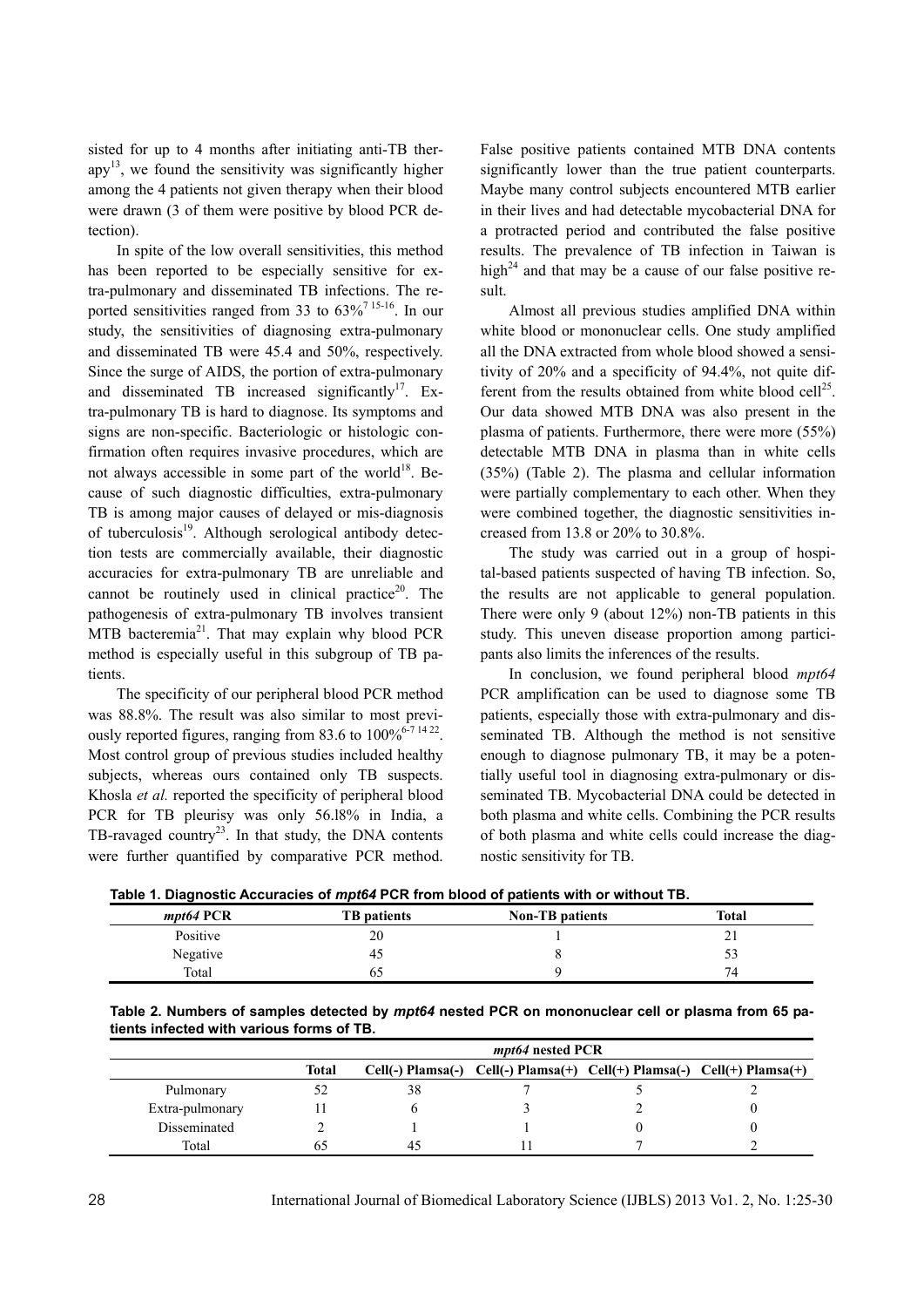| <b>Duration of therapy</b> | <b>Patients</b> | Patients infected with TB | Patients with PCR (+) | <b>Sensitivity</b> |
|----------------------------|-----------------|---------------------------|-----------------------|--------------------|
| (day)                      | (n)             | $\mathbf{n}$              | (n                    | (%)                |
|                            |                 |                           |                       |                    |
|                            |                 |                           |                       |                    |
|                            |                 |                           |                       |                    |
| ጎ-ሰ                        |                 |                           |                       |                    |
|                            |                 |                           |                       |                    |

**Table 3. Effects of anti-TB medications on diagnostic sensitivities.** 

#### **Acknowledgements**

The study was supported by Grant DOH97-DC-1501-01 Department of Health (the Republic of China).

### **References**

- 1. WHO. 2009 Update Tuberculosis Facts.
- 2. Schluger N. The diagnosis of tuberculosis. In: Davies P, Barnes P, Gordon S, editors. *Clinical Tuberculosis*. 4th ed. London: Hodder Arnold, 2008:80-81.
- 3. Clough M. The cultivation of tubercule bacilli from the circulation blood in miliary tuberculosis. *Am. Rev. Tuberc.* 1917;1:598-621.
- 4. Shapiro L. The frequency of bacillaemia in tuberculosis. *Am. Rev. Tuberc.* 1932;26:418-23.
- 5. Schluger NW, Condos R, Lewis S, Rom WN. Amplification of DNA of Mycobacterium tuberculosis from peripheral blood of patients with pulmonary tuberculosis. *Lancet* 1994;344(8917):232-3.
- 6. Folgueira L, Delgado R, Palenque E, Aguado JM, Noriega AR. Rapid diagnosis of Mycobacterium tuberculosis bacteremia by PCR. *J Clin Microbiol* 1996;34(3):512-5.
- 7. Honore S, Vincensini JP, Hocqueloux L, Noguera ME, Farge D, Lagrange P, et al. Diagnostic value of a nested polymerase chain reaction assay on peripheral blood mononuclear cells from patients with pulmonary and extra-pulmonary tuberculosis. *Int J Tuberc Lung Dis* 2001;5(8):754-62.
- 8. Harboe M, Nagai S, Patarroyo ME, Torres ML, Ramirez C, Cruz N. Properties of proteins MPB64, MPB70, and MPB80 of Mycobacterium bovis BCG. *Infect. Immun.* 1986;52(1):293-302.
- 9. Andersen P, Askgaard D, Ljungqvist L, Bennedsen J, Heron I. Proteins released from Mycobacterium tuberculosis during growth. *Infect Immun* 1991;59(6):1905-10.
- 10. Ismail NA, Baba K, Pombo D, Hoosen AA. Use of an immunochromatographic kit for the rapid detection of Mycobacterium tuberculosis from broth cultures [Technical note]. *The International Journal of Tuberculosis and Lung Disease* 2009;13:1045-47.
- 11. Takahashi T, Tamura M, Asami Y, Kitamura E, Saito K, Suzuki T, et al. Novel wide-range quantitative nested real-time PCR assay for Mycobacterium tuberculosis DNA: development and methodology. *J Clin Microbiol* 2008;46(5):1708-15.
- 12. Schluger NW, Condos R. Amplification of DNA of Mycobacterium tuberculosis from peripheral blood of patients with. *Lancet* 1994;344(8917):232.
- 13. Condos R, McClune A, Rom WN, Schluger NW. Peripheral-blood-based PCR assay to identify patients with active pulmonary tuberculosis. *Lancet* 1996;347(9008):1082-5.
- 14. Del Prete R, Mosca A, D'Alagni M, Sabato R, Picca V, Miragliotta G. Detection of Mycobacterium tuberculosis DNA in blood of patients with acute pulmonary tuberculosis by polymerase chain reaction and non-isotopic hybridisation assay. *J Med Microbiol* 1997;46(6):495-500.
- 15. Rebollo MJ, San Juan Garrido R, Folgueira D, Palenque E, Diaz-Pedroche C, Lumbreras C, et al. Blood and urine samples as useful sources for the direct detection of tuberculosis by polymerase chain reaction. *Diagn Microbiol Infect Dis* 2006;56(2):141-6.
- 16. Mirza S, Restrepo BI, McCormick JB, Fisher-Hoch SP. Diagnosis of tuberculosis lymphadenitis using a polymerase chain reaction on peripheral blood mononuclear cells. *Am J Trop Med Hyg* 2003;69(5):461-5.
- 17. Golden MP, Vikram HR. Extrapulmonary tuberculosis: an overview. *Am Fam Physician* 2005;72(9):1761-8.
- 18. Richter C, Ndosi B, Mwammy AS, Mbwambo RK. Extrapulmonary tuberculosis--a simple diagnosis? A retrospective study at Dar es Salaam, Tanzania. *Trop Geogr Med* 1991;43(4):375-8.
- 19. Storla DG, Yimer S, Bjune GA. A systematic review of delay in the diagnosis and treatment of tuberculosis. *BMC Public Health* 2008;8:15.
- 20. Steingart KR, Henry M, Laal S, Hopewell PC, Ramsay A, Menzies D, et al. A systematic review of commercial serological antibody detection tests for the diagnosis of extrapulmonary tuberculosis. *Thorax* 2007;62(10):911-8.
- 21. Iseman M. Extrapulmonary tuberculosis in adults. *A clinician's guide to tuberculosis*. Philadelphia: Lippincott Williams & Wilkins, 2000:145.
- 22. Ahmed N, Mohanty AK, Mukhopadhyay U, Batish VK, Grover S. PCR-Based Rapid Detection of Mycobacterium tuberculosis in Blood from